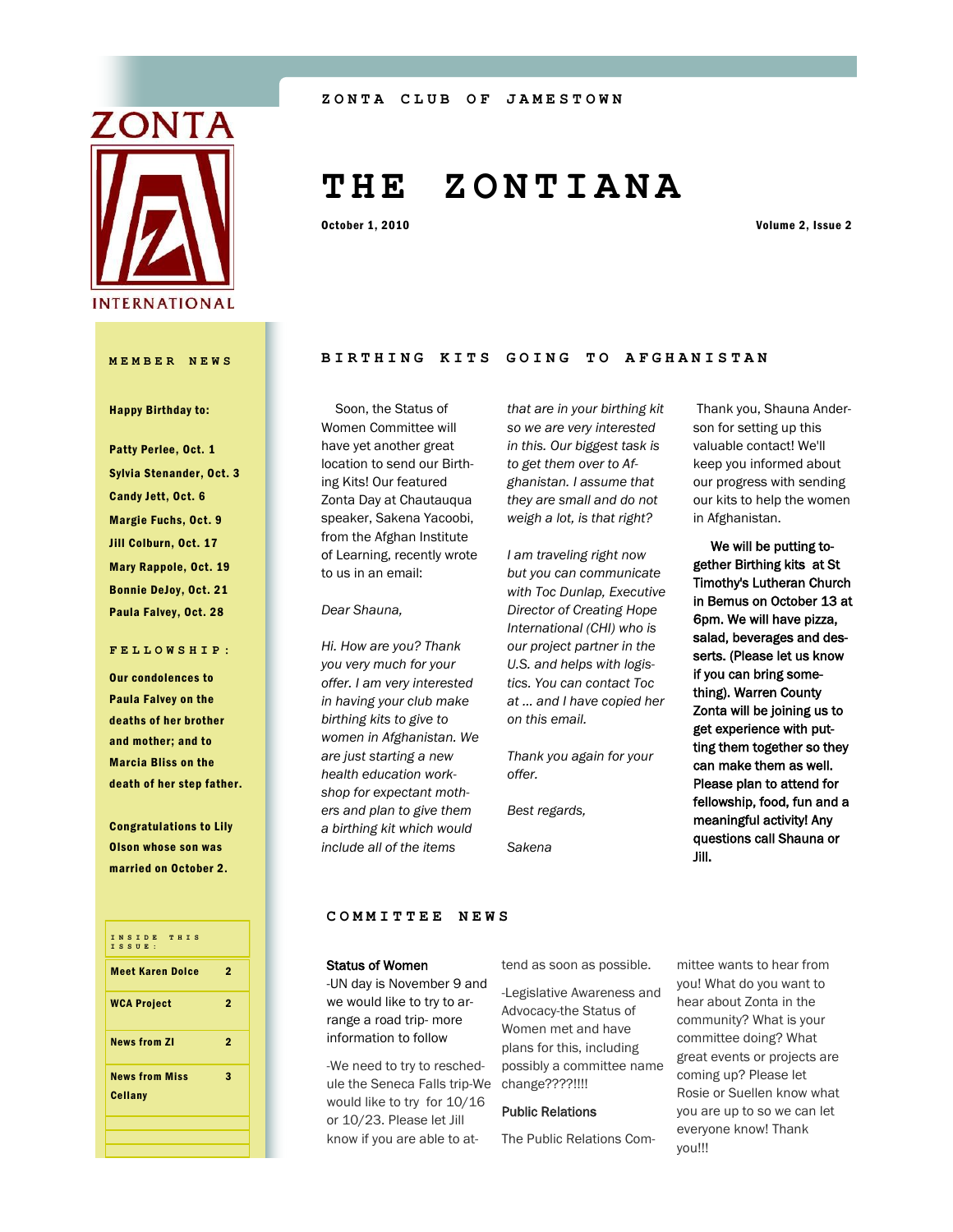#### MEET RETURNING MEMBER, KAREN DOLCE

 Karen was born in Jamestown, attended Saints Peter and Paul School and graduated from JHS in 1974. She is the middle child in her family and has two brothers, Tony and Jeff. Karen attended JCC and after holding various jobs that included pumping gas and waitressing, found herself at Big E Bank (eventually to be come Key Bank) where she spent the next 20 years, eventually becoming a banking officer. Exactly 20 years from the

day she was hired, Karen left banking to start her next career in real estate.

 Karen began work at ERA/Vacation Properties as an assistant and is currently a real estate agent, a job which she really enjoys.

 Karen married Randy Thompson on May 11, 2010 on the beach in Aruba. (Karen tells us that her maid of honor was a woman she met on the plane on the way to her wedding.) Randy is a land

surveyor for the Seneca Nation of Indians. They have a Golden Retriever, Pumpkin.

 Karen loves to go to movies and shows. She also enjoys cooking with Randy, although she admits that he does most of the cooking. They both enjoy traveling and have visited Florida, Italy, Hawaii, Maine, and Canada and are planning trips to Napa Valley and New Orleans.



#### UPDATE ON THE WCA PROJECT

1) The name "Z-spa" had to be changed mainly because we are not opening a "spa". A spa offers manicures, pedicures, facials, massages as well as hair styling. We are not offering any of these things. The Service Committee submitted the name "New Beginnings by Women of Zonta". This was favorable received by the present committee and WCA. The ladies who chose Z-spa and made the motion were

notified that the name would have to be changed.

2) The grand opening has also been changed. Betsy Wright, CEO of WCA will be out of town on the 15th of October and she really wants to be there for our opening. The new date is November 10th. Betsy will be available and it will give the service committee more time to invite other people to our opening and give us more time to get ready.

3) A local artist, Vickie Reding, a breast cancer survivor will be painting a picture for our room.

4) We also need to contact a graphic designer to paint our name inside the room and on the outside door.

Your comments or suggestions are encouraged.

#### October Program

In October we will once again honor one of our own as the Zontian of the Year. Don't miss this fun and moving event.

**NEWS FROM ZONTA INTE R N A T I O N A L**

#### Important dates on the ZI Calendar

24 October—UN Day

15 November—AE Fellowship Application Deadline

25 November—10 December: 16 Days of Activism Against Gender Violence

10 December—Human Rights Day

Are you on Facebook? Become a fan of "The Official 16 Days of Activism Against Gender Violence Campaign" fan page!

"The best and most beautiful things in the world cannot be seen or even heard, but must be felt with the heart."

Helen Keller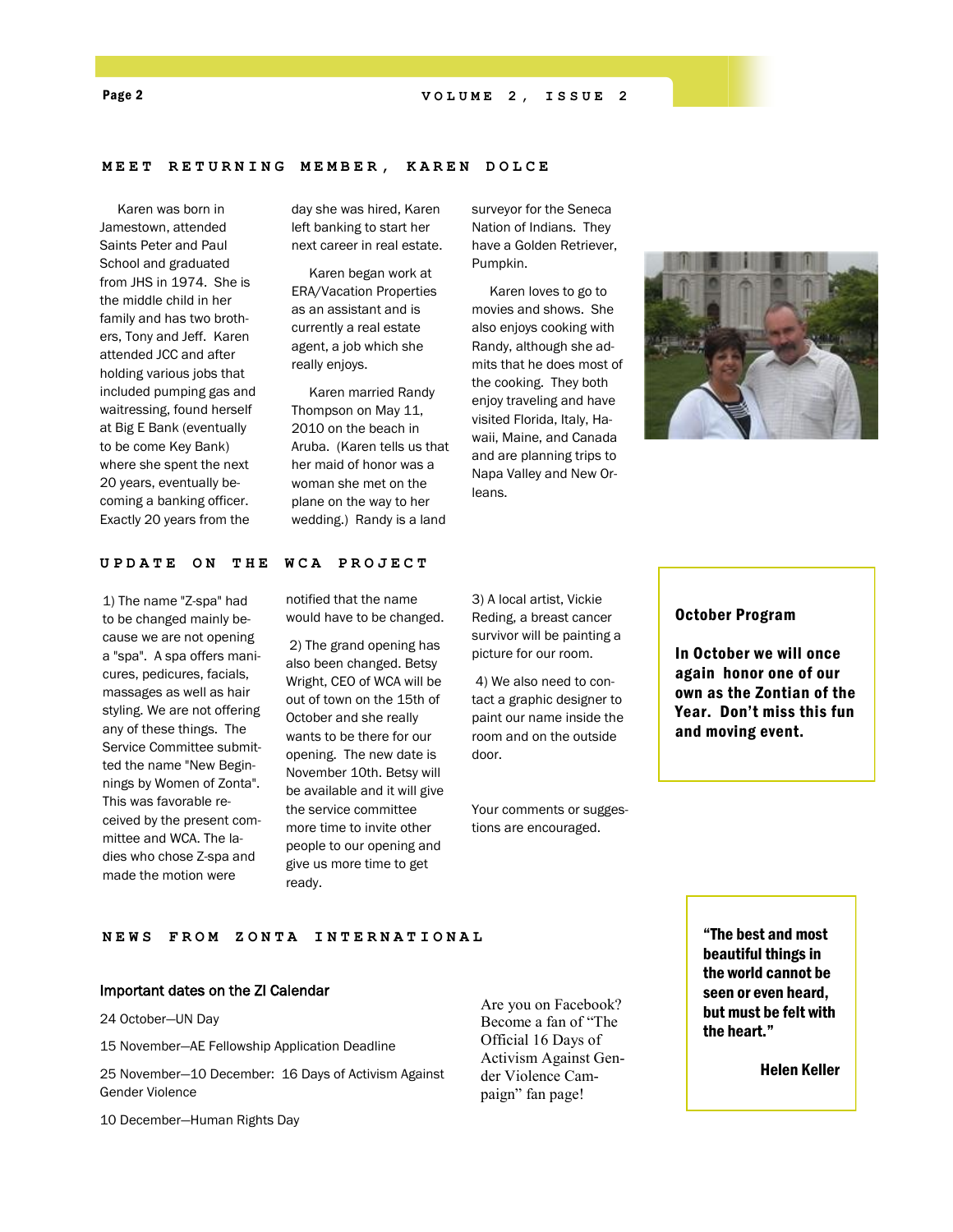#### **ZONTA CLUB OF JAMESTOWN**

PO Box 913 Jamestown, NY 14702-0913

Meetings: September through June First and third Wednesdays 6 p.m. Marvin House, Jamestown, NY

For more information or to attend a meeting, contact: Lily Olson, President Phone: 716-962-8464 E-mail: lilyhm@windstream.net Zonta International is a worldwide service organization of executives in business and the professions working together to advance the status of women. Nearly 33,000 members belong to more than 1200 clubs in 67 countries and geographic areas.

The Zonta Club of Jamestown, formed in 1921, was the twelfth club to be created. We support international activities as well as local projects that are within the mission of Zonta. Service projects include support of missions to Honduras and Haiti to assist women, the local domestic violence prevention program and the awarding of four scholarships of \$1000 each to deserving women every year.

## Zonta on the WEB: Zonta.org www.zontadistrict4.org www.zontajamestown.org Email: Jamestown@zontadistrict4.org



### **NEWS FROM MISS CELLA N Y**

#### Legislative Awareness & Advocacy—

Act on an issue you are passionate about Define it Voice your concerns One can make a difference Choose your topic Acquire your information Talk to others about it Educate the people who can have a direct impact

Are you interested in learning more about the UN at 65. A seminar is being offered by Road Scholar ( [www.roadscholar.org\)](http://www.roadscholar.org/) on Wednesday, October 13 at Canterbury Woods, Williamsville, New York. It is a half day program and costs \$37. It starts at 9:30 -12:45. Go to the website

for more details and to register.

Join members of Zonta Club of Jamestown at the "Making Strides Against Breast Cancer Walk" on Sunday, October 17th, 2010 at Jamestown Community College! 8:30am Walker Check-ins; 10am Walk begins. And if you cannot walk, but wish to contribute, please donate to team "Zonta Club of Jamestown"

Rosters will be available at our meeting on October 6.

Add your name to a petition supporting the continued implementation of UN Resolution 1325. See the attached letter for more information.